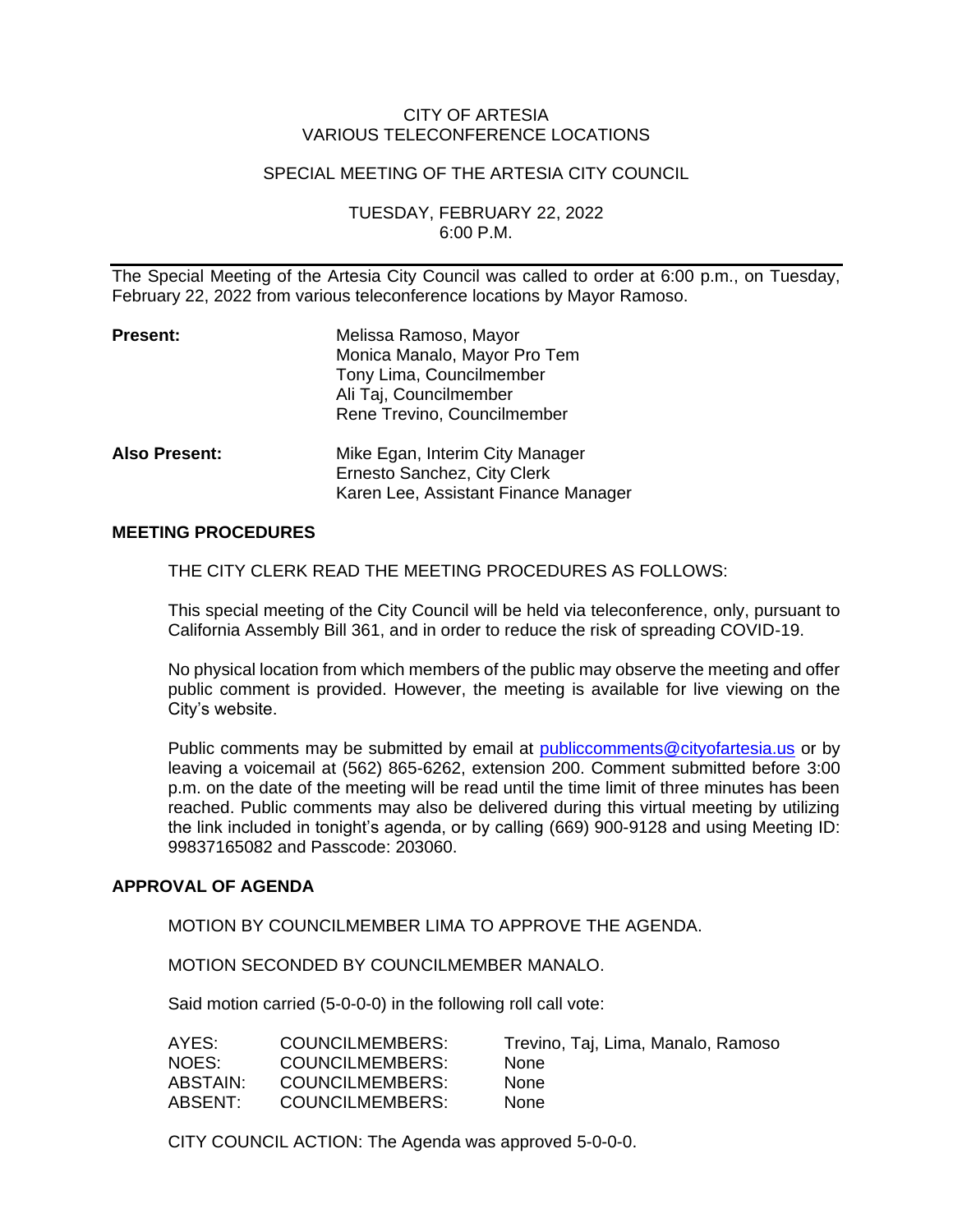## **ANNOUNCEMENT REGARDING PUBLIC COMMENTS**

The City Clerk presented the Announcement Regarding Public Comments, and reported that there were no public comments received.

#### **DISCUSSION**

1. ADOPTION OF RESOLUTION NO. 22-2863, A RESOLUTION OF THE CITY COUNCIL OF THE CITY OF ARTESIA, CALIFORNIA, AUTHORIZING SUBMITTAL OF APPLICATION(S) FOR ALL CALRECYCLE GRANTS FOR WHICH THE CITY OF ARTESIA, CALIFORNIA IS ELIGIBLE

Interim City Manager provided comments.

Assistant Finance Manager provided Staff Report.

Mayor Ramoso provided comments.

Councilmember Trevino asked questions regarding item.

Assistant Finance Manager answered questions regarding item.

Councilmember Trevino asked additional questions regarding item.

Assistant Finance Manager answered questions regarding item.

Councilmember Taj provided comments.

Councilmember Lima provided comments.

Mayor Pro Tem Manalo provided comments and asked questions regarding item.

Assistant Finance Manager answered questions regarding item.

Mayor Ramoso asked questions regarding item.

Assistant Finance Manager answered questions regarding item.

Mayor Ramoso provided comments.

MOTION BY COUNCILMEMBER TAJ TO ADOPT OF RESOLUTION NO. 22-2863.

MOTION SECONDED BY COUNCILMEMBER LIMA.

Said motion carried (5-0-0-0) in the following roll call vote:

| AYES:    | COUNCILMEMBERS: | Trevino, Taj, Lima, Manalo, Ramoso |
|----------|-----------------|------------------------------------|
| NOES:    | COUNCILMEMBERS: | <b>None</b>                        |
| ABSTAIN: | COUNCILMEMBERS: | <b>None</b>                        |
| ABSENT:  | COUNCILMEMBERS: | <b>None</b>                        |

CITY COUNCIL ACTION: Resolution No. 22-2863 was adopted 5-0-0-0.